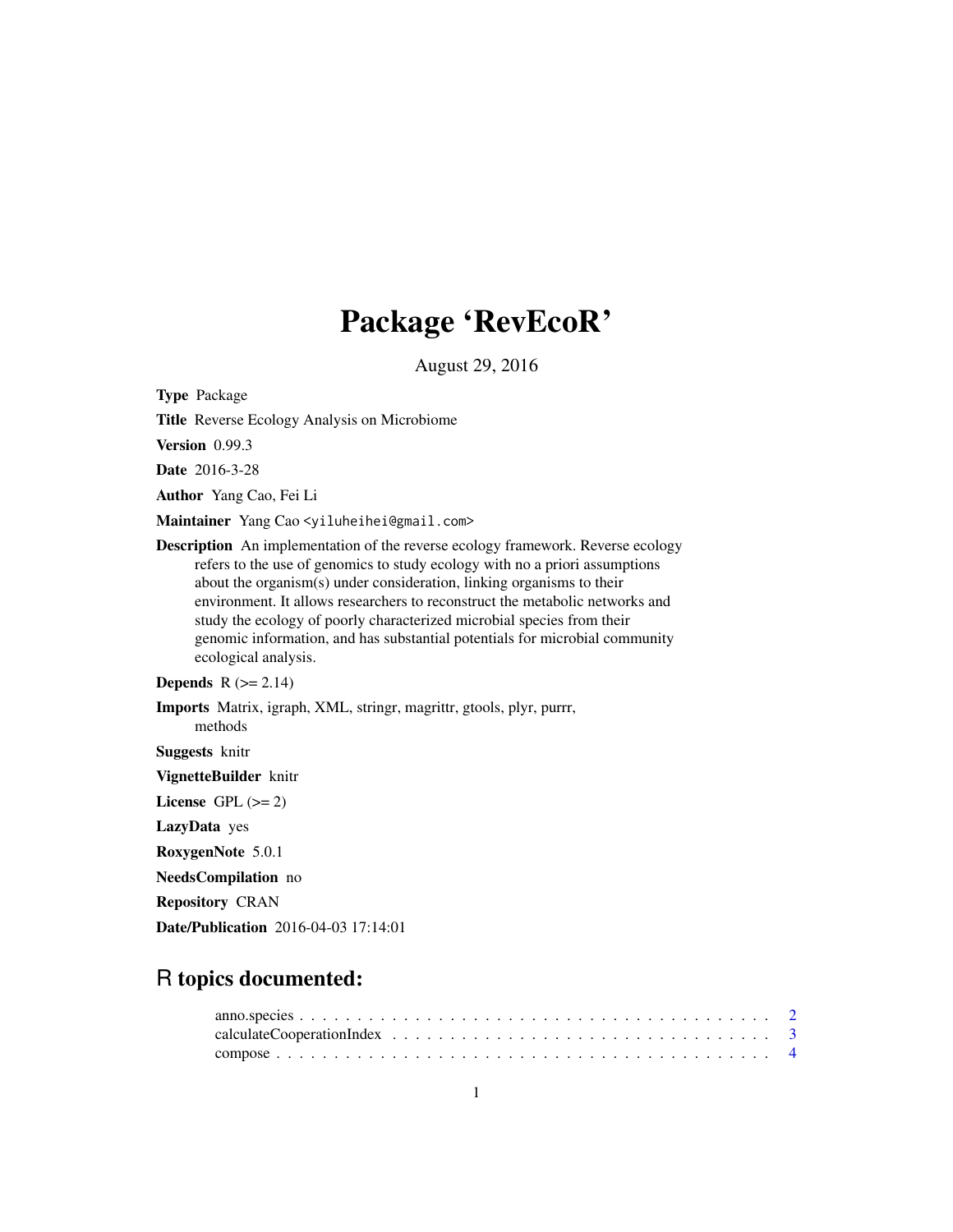## <span id="page-1-0"></span>2 anno.species

|       | -6 |
|-------|----|
|       |    |
|       |    |
|       |    |
|       |    |
|       |    |
|       |    |
|       |    |
|       |    |
|       |    |
|       |    |
|       |    |
|       |    |
|       |    |
|       |    |
| Index | 19 |

anno.species *Annotation profiles of seven well-studied oral species*

#### Description

A dataset containing the the KEGG orthology annotation profiles of seven oral species which was downloaded from the Integrated Microbial Genomes (IMG).

#### Format

A list with seven elements and each elements represents the annotation profile of the species

#### Details

This datasets constains the KEGG orthology annotation information of seven oral species whose interactions were carefully and well characterized. The human oral microbiota is relatively #' well described. The name of these seven species is: *Aggregatibacter*, *actinomycetemcomitans D7S-1*, *Fusobacterium nucleatum polymorphum ATCC 10953*, *Porphyromonas gingivalis ATCC 33277*, *Streptococcus gordonii str. Challis substr. CH1*, *Streptococcus oralis SK23, ATCC 35037*, *Veillonella atypica ACS-134-V-Col7a*. For more annotation information on these species, see [img.](img.jgi.doe.gov/) [jgi.doe.gov/](img.jgi.doe.gov/).

- Aa, Aggregatibacter actinomycetemcomitans D7S-1
- Ao, Actinomyces oris K20
- Fn, Fusobacterium nucleatum polymorphum ATCC 10953
- Pg, Porphyromonas gingivalis ATCC 33277
- Sg, Streptococcus gordonii str. Challis substr. CH1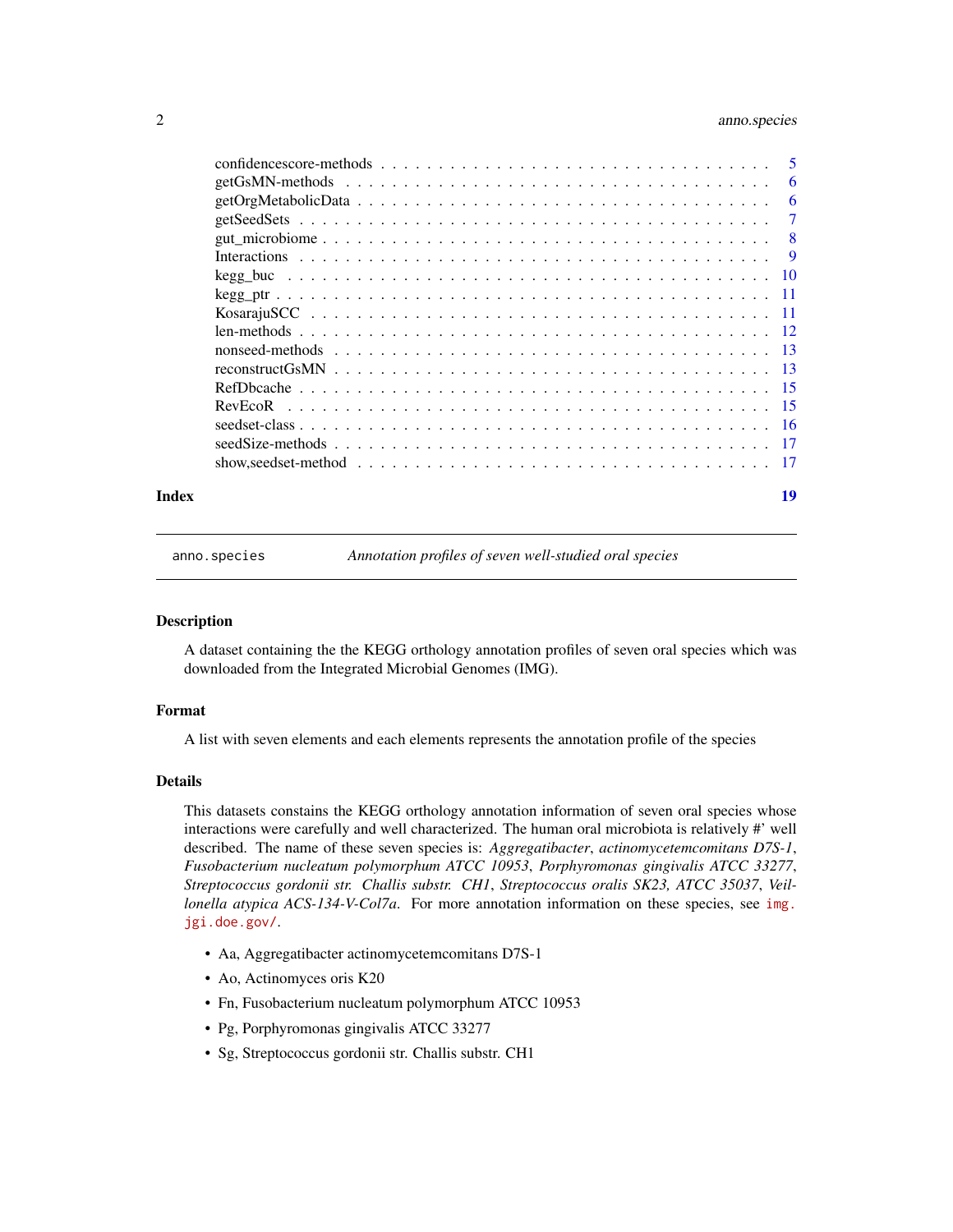- <span id="page-2-0"></span>• So, Streptococcus oralis SK23, ATCC 35037
- Va, Veillonella atypica ACS-134-V-Col7a

#### Source

<img.jgi.doe.gov/>

#### Examples

data(anno.species)

```
calculateCooperationIndex
```
*Calculating the metabolic competition and complementarity index*

#### Description

Calculating the metabolic competition complementarity index among all metabolic networks

#### Usage

```
calculateCooperationIndex(g, ..., threshold = 0, p = FALSE, nperm = 1000)
```
#### Arguments

| g,         | igraph that represents a metabolic network, see reconstruct GSMN                                                           |
|------------|----------------------------------------------------------------------------------------------------------------------------|
| $\cdots$ , | a list of metabolic networks or a network append to g                                                                      |
| threshold  | threshold, the cutoff of confidence score to be serve as a seed set, default is 0.2                                        |
| р,         | a logical value which determins whether the calculated index is statistical or<br>biological significant. default is FALSE |
| nperm,     | the number of permuations of metabolic network node labes, which is used for<br>p value calculation, default is 1000.      |

#### Details

Metabolic competition index is defined as the fraction of compounds in a species seed set of metabolic network that are alse included in its partner; However, metabolic complementarity index is the fraction of compounds in one species seed set of metabolic network appearing in the metabolic network but not in the seed set of its partner; The biosynthetic support score represents the extent to which the metabolic requirements of a potential parasitic organism can be supported by the biosynthetic capacity of a potential host. It is measured by calculating the fraction of the source components of a, in which at least one of the compounds can be found in the network of b. However, seed compounds are associated with a confidence score (1/size of SCC), so this fraction is calculated as a mormalized weighted sum.

The ith row and jth col elements of the returnd matrix represents the metabolic competition index or complementarity index of the ith network on the jth metabolic network.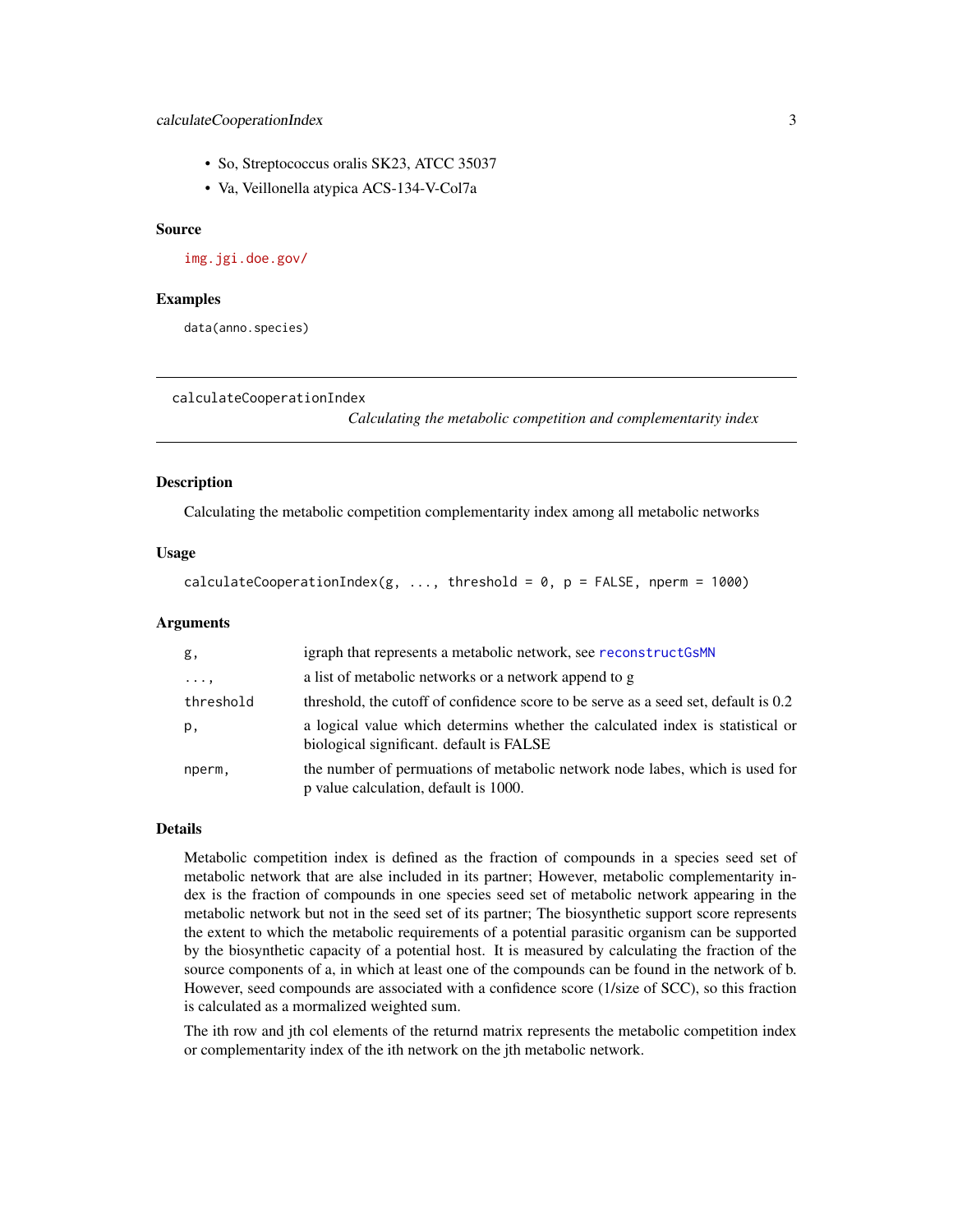#### <span id="page-3-0"></span>Value

a cooperation index matrix whose nrow and ncol is equal to the number of species to be compared, for more see details.

#### See Also

[complementarityIndex](#page-8-1), [competitionIndex](#page-8-1)

## Examples

```
## Not run:
## metabolic network reconstruction and seed set identity of sample data anno.species
net <- lapply(anno.species,reconstructGsMN)
interactions <- calculateCooperationIndex(net)
```
## End(Not run)

compose *Compose multiple functions*

#### Description

In infix and prefix forms.

#### Usage

compose(...)

f %.% g

#### Arguments

| $\cdots$ | in functions to apply in order from right to left |
|----------|---------------------------------------------------|
| f, g     | two functions to compose for the infix form       |

## Details

This function was from hadley wickham's package pryr, for more details see [https://github.](https://github.com/hadley/pryr) [com/hadley/pryr](https://github.com/hadley/pryr)

## Author(s)

Hadley wickham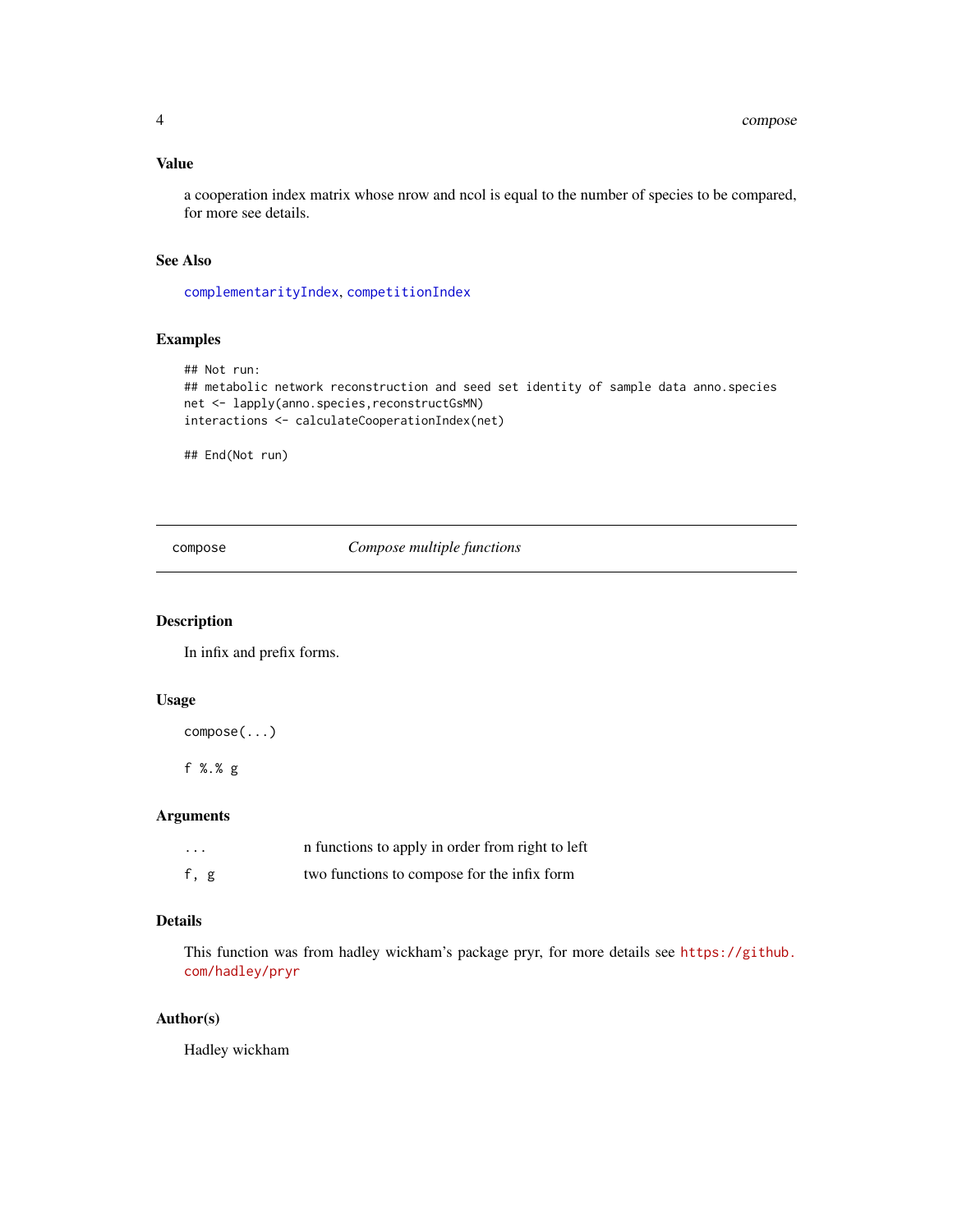## <span id="page-4-0"></span>confidencescore-methods 5

## Examples

```
not_null <- `!` %.% is.null
not_null(4)
not_null(NULL)
add1 <- function(x) x + 1compose(add1,add1)(8)
```
confidencescore-methods

*Conficence score*

## <span id="page-4-1"></span>Description

Caculate confidence score of seed set

## Usage

```
confidencescore(object)
```
## S4 method for signature 'seedset' confidencescore(object)

## Arguments

object, seedset class

#### Value

a list

## See Also

[seedset-class](#page-15-1)

## Examples

## Not run: confidencescore(seed.set)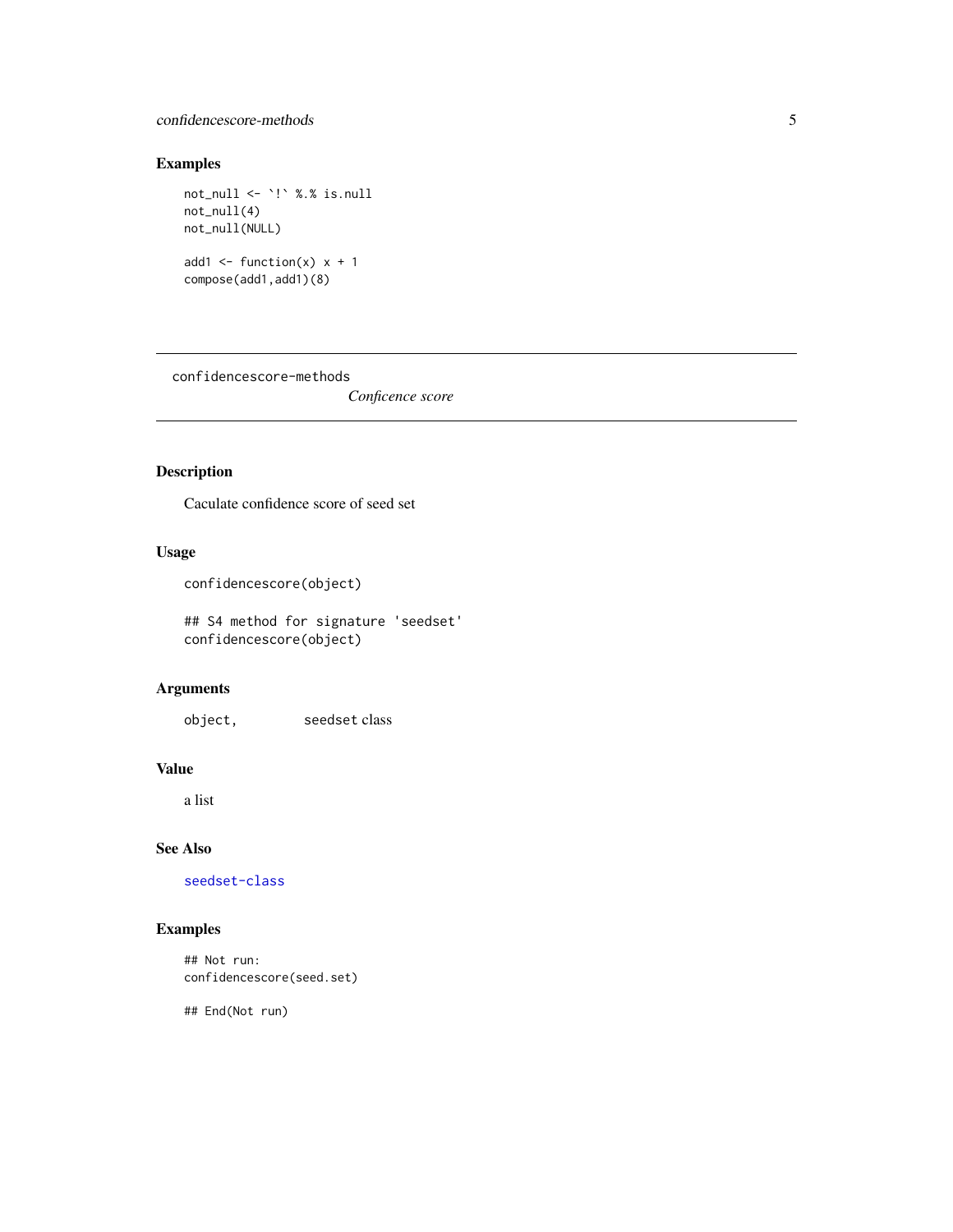<span id="page-5-0"></span>

## <span id="page-5-2"></span>Description

T he genome scale metabolic network (GsMN) whose seed set is caculated.

## Usage

```
getGsMN(object)
```
## S4 method for signature 'seedset' getGsMN(object)

## Arguments

object, seedset class

## Value

a igraph

### See Also

[seedset-class](#page-15-1)

## Examples

## Not run: getGsMN(seed.set)

## End(Not run)

<span id="page-5-1"></span>getOrgMetabolicData *Get organism metabolic data from KEGG database*

## Description

This function helps us to obtain the specific-organism pathway map, prasing this maps to get metabolic data contains reaction, substrate and product.

## Usage

getOrgMetabolicData(org)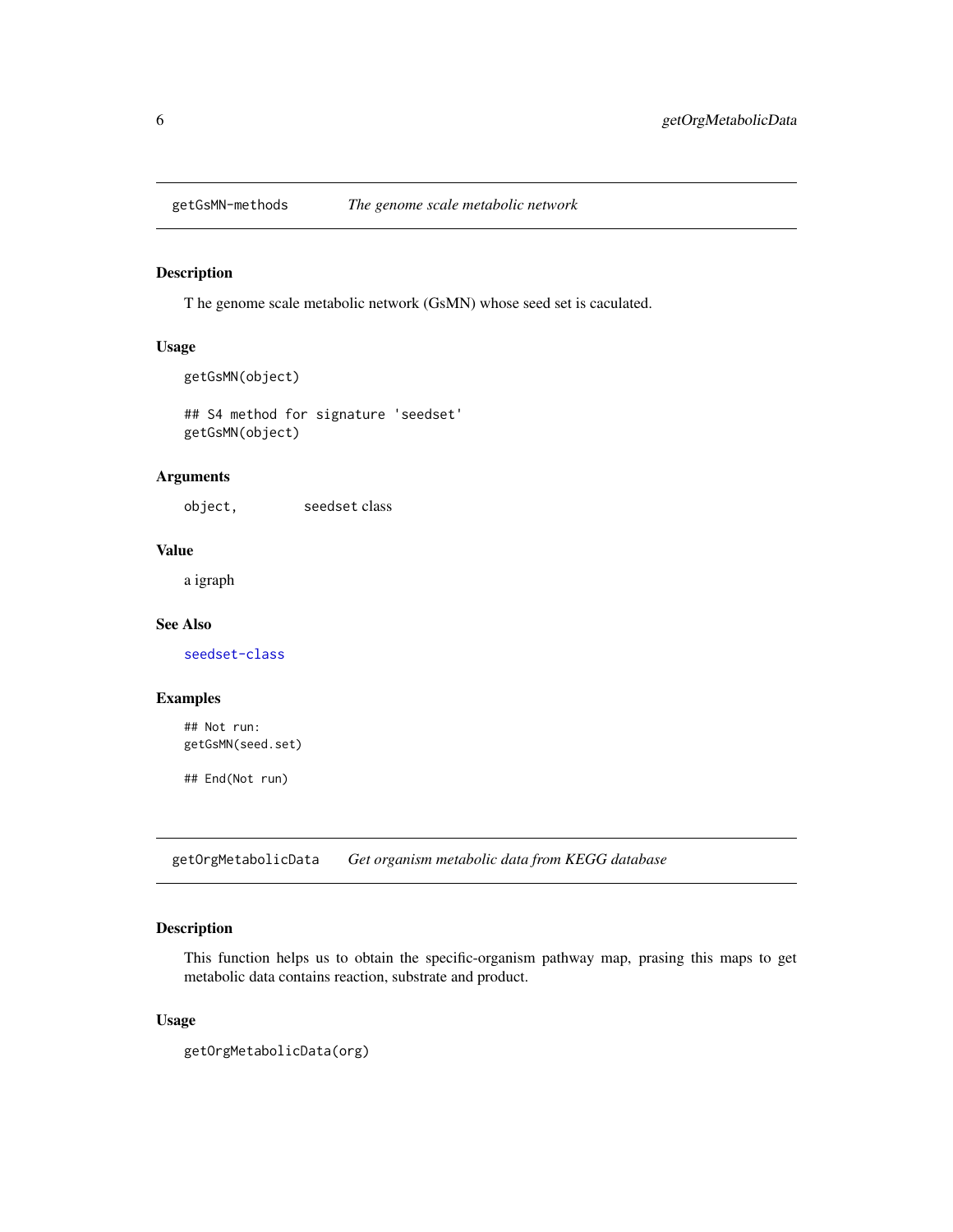## <span id="page-6-0"></span>getSeedSets 7

#### Arguments

org, characters, the KEGG organism code, e.g. "buc".

## **Details**

Function getOrgMetabolicData helps us to download metabolic data of a given organism from KEGG database with REST-style KEGG API. Enzyme reactions take place in this organism (org) and its metabolites (substrates and products), that will be used for organism-specific genome scale metabolic network reconstruction, can be obtained with this function.

## Value

a three length df, consists of enzyme reaction names, substrates and products

#### See Also

[getSeedSets](#page-6-1)

## Examples

```
## Not run:
metabolic.data <- getOrgMetabolicData("buc")
```
## End(Not run)

<span id="page-6-1"></span>getSeedSets *Identify seed compounds of each organism*

## Description

Detect a given metabolic network and idendity the seed compounds of each organism

#### Usage

```
getSeedSets(g, threshold = 0)
```
#### Arguments

| g,         | an igraph object which represents a given organism-specific metaboliic network |
|------------|--------------------------------------------------------------------------------|
| threshold, | numeric constant ranges from $0$ to 1, default is $0$ .                        |

#### Details

All the compound in the same source SCC all equally to be included in the seed set, each of these compounds was assigned a confidence level, C=1/(size of souce SCC), denoting the compounds probability of being a seed. This threshold was used to determin whether a compound should be a seed.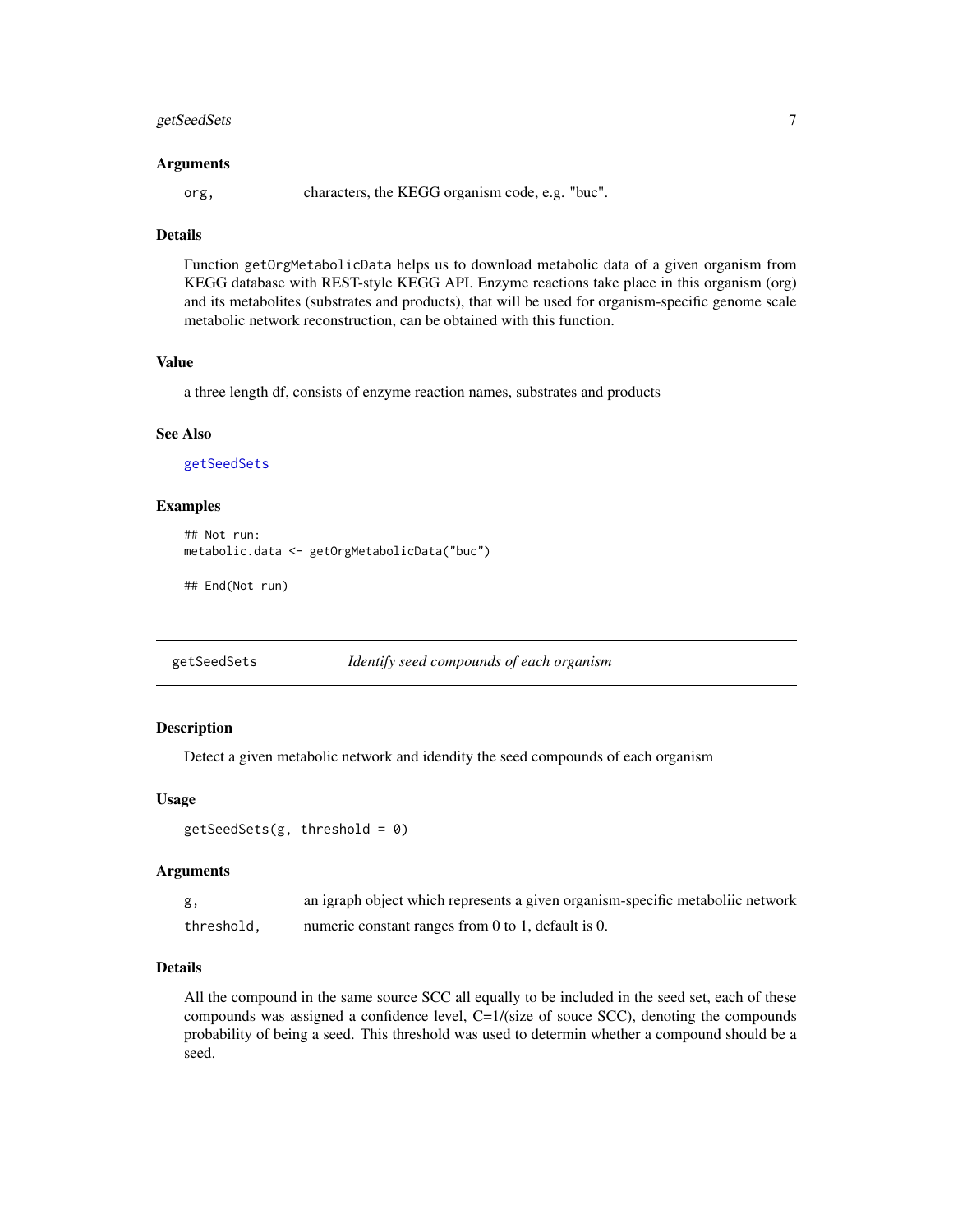#### <span id="page-7-0"></span>Value

a two-length list which consists of network and the seed set compounds of the given organismspecific metabolic network, ....

### See Also

[KosarajuSCC](#page-10-1),[seedset-class](#page-15-1)

## Examples

```
## Not run:
## get metabolic annotated data of a specific species
metabolic.data <- getOrgMetabolicData("buc")
## metabolic network reconstruction
net <- reconstructGsMN(metabolic.data)
```
## End(Not run)

gut\_microbiome *Annotation profiles of 116 gut prevalent species*

#### Description

A dataset containing the the KEGG orthology annotation profiles of 116 gut prevlent species which was downloaded from the Integrated Microbial Genomes (IMG).

#### Format

A list with 116 elements and each elements represents the annotation profile of the species

#### Details

This dataset focused on a list of 116 prevalent gut species, whose genome sequence is available in IMG database and sequence coverage is more than 1 annotation profiles of this 116 species was collected from IMG database.

With a in-house R script, we obtained genomic data for all organisms from the Department of Integrated Microbial Genomes project (IMG). For each species, the list of genes mapped to the Kyoto Encyclopedia of Genes and Genomes orthologous groups (KEGG KOs) was downloaded. For more annotation information on these species, see <img.jgi.doe.gov/>.

#### Source

<img.jgi.doe.gov/>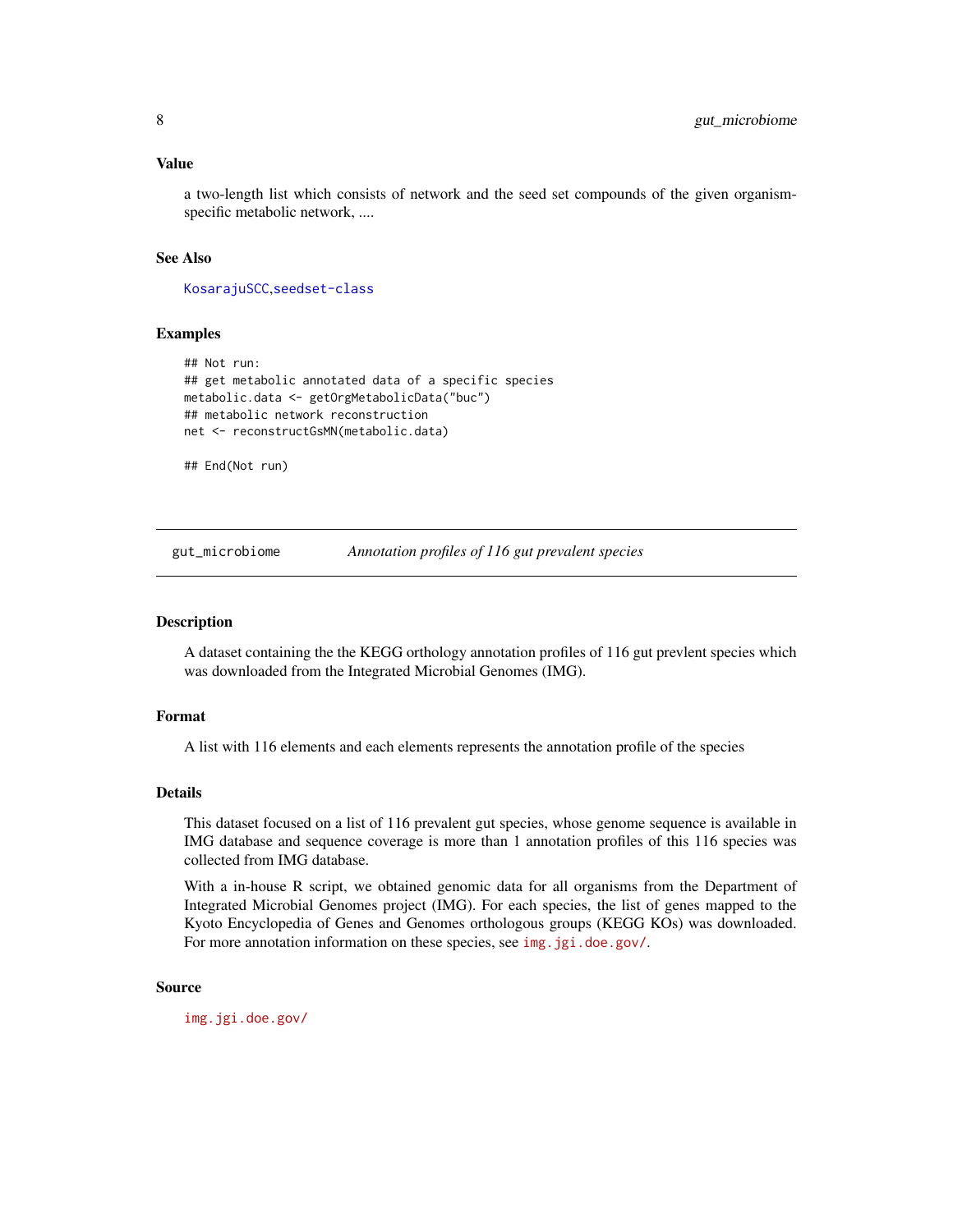<span id="page-8-0"></span>

#### <span id="page-8-1"></span>Description

Calculating the metabolic complementarity index and complementarity index of based on species metabolic network.

## Usage

```
complementarityIndex(g1, g2, seed.set1, seed.set2, threshold = 0, p = FALSE,
 nperm = 1000)
```

```
competitionIndex(g1, g2, seed.set1, seed.set2, threshold = 0, p = FALSE,
  nperm = 1000)
```
#### Arguments

| g1,        | igraph object, a species-specific metabolic network.                                                                                          |
|------------|-----------------------------------------------------------------------------------------------------------------------------------------------|
| g2,        | igraph object, a species-specific metabolic network, the complementary network<br>of $g1$                                                     |
| seed.set1, | seeds slot of a seed-set object, seeds of the metabolic network g1, more details<br>see seedset-class.                                        |
| seed.set2, | seeds slot of a seed-set object, seeds of the metabolic network g2, more details<br>see seedset-class.                                        |
| threshold, | the cutoff of confidence score to be serve as a seed set, default is 0.                                                                       |
| p,         | a logical value which determins whether the calculated index is statistical or<br>biological significant. default is FALSE.                   |
| nperm,     | the number of permuations of metabolic network node labes, which is used for<br>complementarity index's P value calculating, default is 1000. |

#### Details

Metabolic competition index is defined as the fraction of compounds in a species seed set of metabolic network that are also included in its partner; However, metabolic complementarity index is the fraction of compounds in one species seed set of metabolic network appearing in the metabolic network but not in the seed set of its partner. However, seed compounds are associated with a confidence score (1/size of SCC), so this fraction is calculated as a normalized weighted sum. Based on the metabolic network and seed sets of species, this functions help us to predict the species interactions of species1 on the presence of species2.

#### Value

a two length list: complementarity index or competition index: range from 0 to 1, p value of complementarity index. Or a single value of complementarity or competition index while p is FALSE.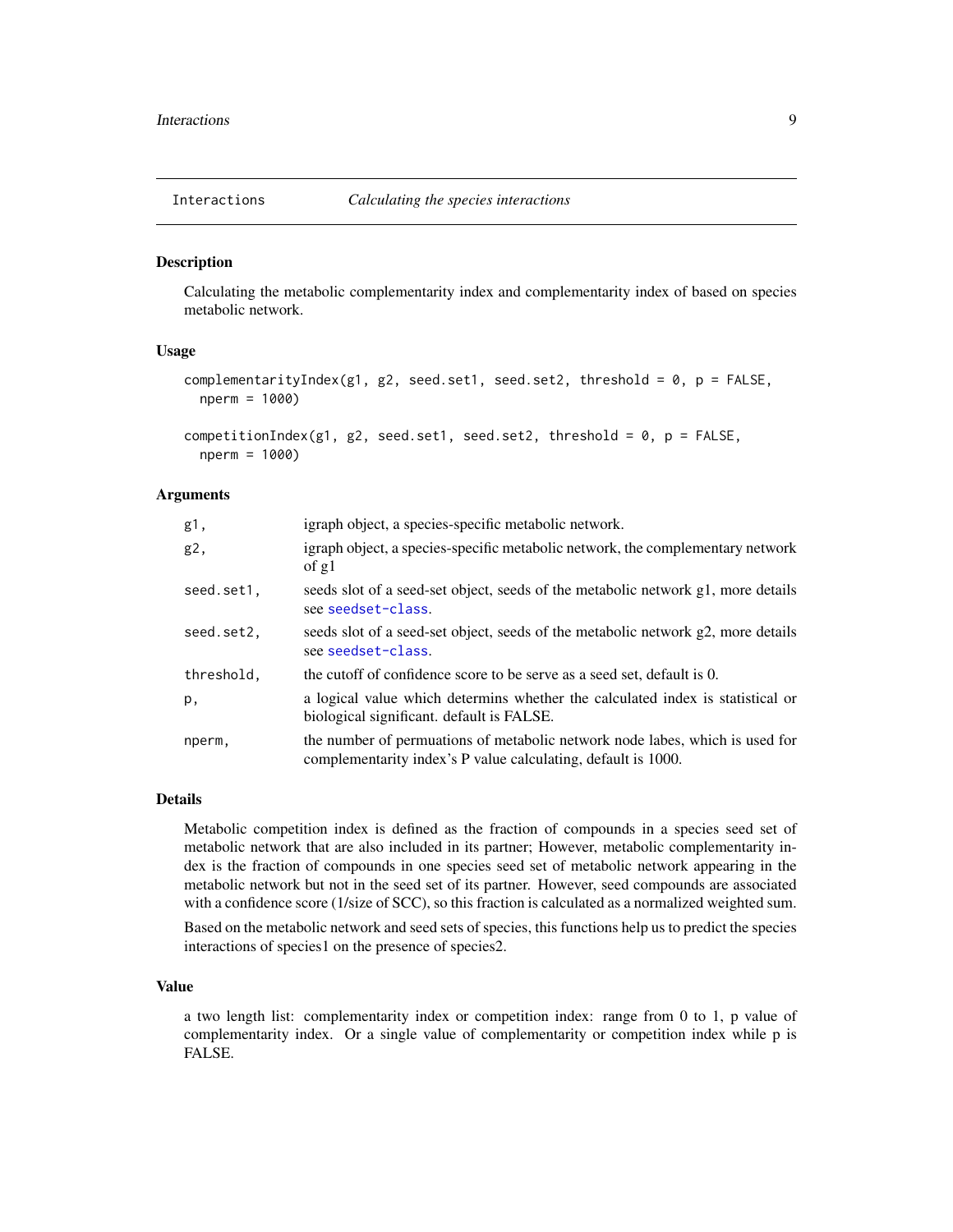## See Also

[getSeedSets](#page-6-1), [calculateCooperationIndex](#page-2-1)

#### Examples

```
## Not run:
## metabolic network reconstruction and seed set identity of sample data anno.species
net <- lapply(anno.species,reconstructGsMN)
seed.sets <- lapply(net, getSeedSets)
seed.sets <- lapply(seed.sets, function(x)x@seeds)
## calculate the complementarity index of the first species
complementarity.index <- complementarityIndex(net[[1]],net[[2]],
seed.sets[[1]], seed.sets[[2]])
competition.index <- competitionIndex(net[[1]],net[[2]],
seed.sets[[1]], seed.sets[[2]])
## End(Not run)
```
kegg\_buc *Metabolic profiles of KEGG organism Buchnera aphidicola APS (Acyrthosiphon pisum) (KEGG organism code: buc)*

#### Description

kegg organism buc metabolic information, which consists of enzymatic reactions and metabolites.

#### Format

A data frame with 418 observations on three variables.

[,1] .attrs.name, character (reaction: R)

- [,2] substrate.name, list (substrates: cpd)
- [,3] product.name, list (products: cpd)

#### Details

buc metatolic information:

- .attrs.name: Enzymatic reactions that organism involved
- substrate.name: Substrates of the corresponding reaction.
- product.name: Products of the corresponding reaction.

<span id="page-9-0"></span>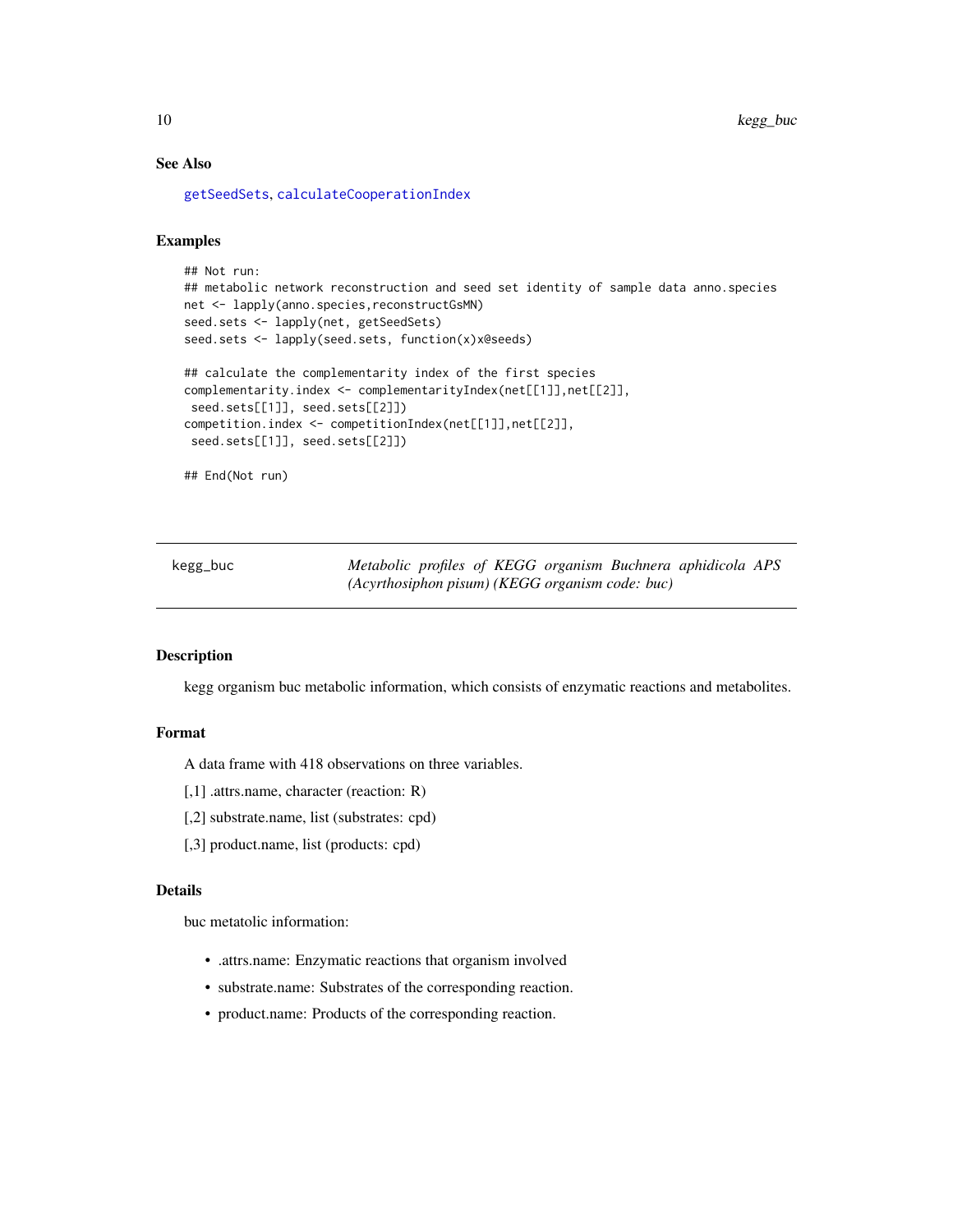<span id="page-10-0"></span>kegg\_ptr *Metabolic profiles of KEGG organism Pan troglodytes (chimpanzee) (KEGG organism code: ptr)*

## Description

kegg organism ptr metabolic information, which consists of enzymatic reactions and metabolites.

#### Format

A data frame with 1858 observations on three variables.

[,1] .attrs.name, character (reaction: R)

[,2] substrate.name, list (substrates: cpd)

[,3] product.name, list (products: cpd)

## Details

ptr metatolic information:

- .attrs.name: Enzymatic reactions that organism involved
- substrate.name: Substrates of the corresponding reaction.
- product.name: Products of the corresponding reaction.

<span id="page-10-1"></span>KosarajuSCC *Caculating the strong connected components (SCC) of a network*

## Description

This function utilizes Kosaraju's algorithm to caculate the strong connetected components descomposition of a given network

#### Usage

```
KosarajuSCC(g)
```
#### Arguments

g, a igraph object to be caculated

## Value

a list which length is equal to the number of SCCs, each element represents a Scc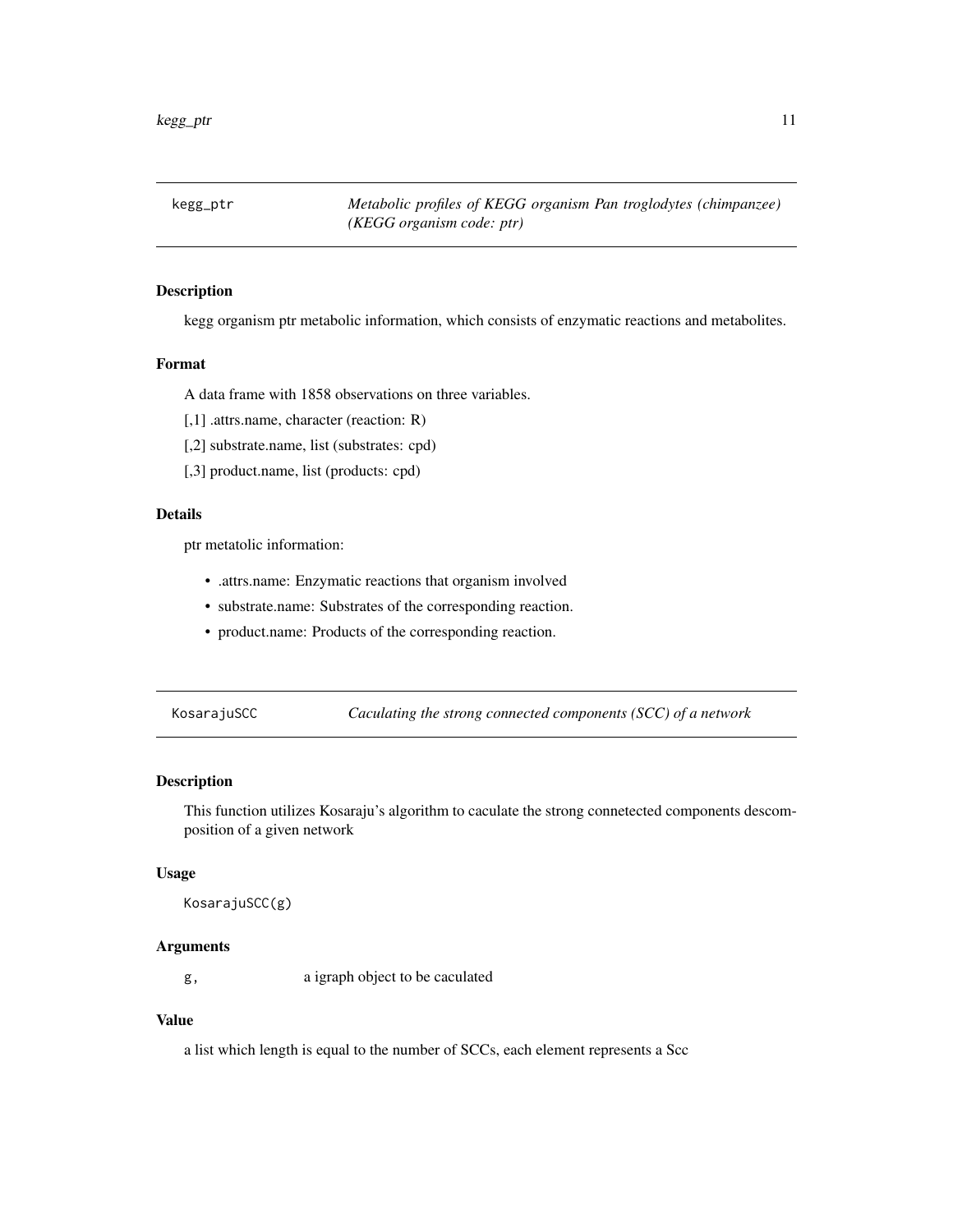## <span id="page-11-0"></span>References

*AV Aho, JE Hopcroft, JD Ullman: The design and analysis of computer algorithms, 1974*

#### See Also

[getSeedSets](#page-6-1)

## Examples

```
## Not run:
metabolic.data <- getOrgMetabolicData("buc")
## metabolic network reconstruction
net <- reconstructGsMN(metabolic.data)
scc <- KosarajuSCC(net)
```
## End(Not run)

len-methods *the length of the seed set*

## <span id="page-11-1"></span>Description

Caculate the number of the seed source components.

#### Usage

len(object)

## S4 method for signature 'seedset' len(object)

## Arguments

object, seed-set class

## Value

an interger

## See Also

[seedset-class](#page-15-1)

## Examples

## Not run: len(seed.set)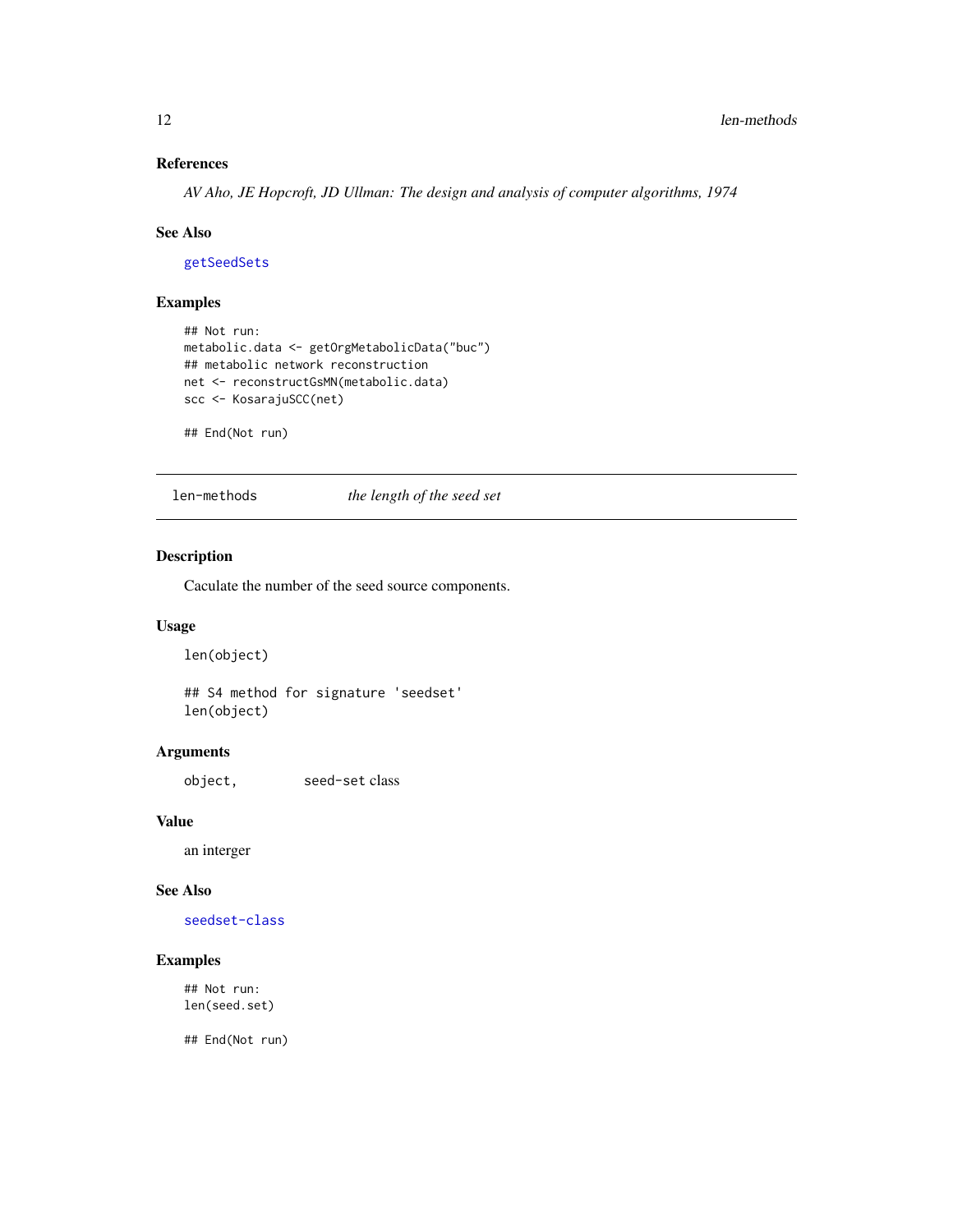<span id="page-12-0"></span>nonseed-methods *Non seed of the network*

## <span id="page-12-2"></span>Description

Non seed of the network.

## Usage

nonseed(object)

## S4 method for signature 'seedset' nonseed(object)

## Arguments

object, seedset class

#### Value

a vector

#### See Also

[seedset-class](#page-15-1)

#### Examples

## Not run: nonseed(seed.set)

## End(Not run)

<span id="page-12-1"></span>reconstructGsMN *Reconstuction of the specific-organism genome-scale metabolic network*

## Description

Reconstruction of genome-scale metabolic network (GsMN) whose nodes represents compounds and whose edges represents reactions.

## Usage

```
reconstructGsMN(metabolic.data, RefData = RefDbcache, threshold = 10,
  is.gaint = TRUE)
```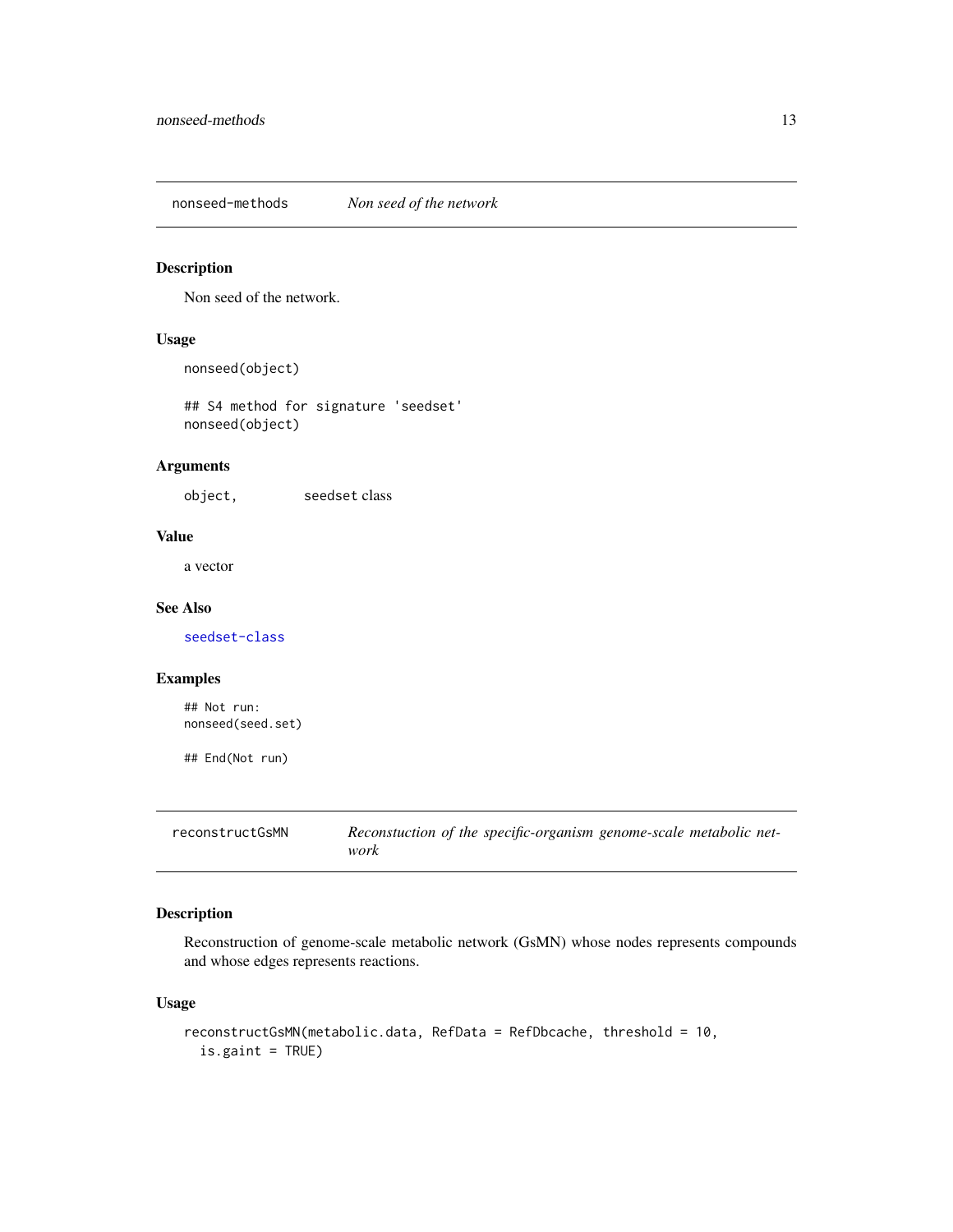#### <span id="page-13-0"></span>Arguments

| metabolic.data. |                                                                                                                                                                                                                                                                                                                     |
|-----------------|---------------------------------------------------------------------------------------------------------------------------------------------------------------------------------------------------------------------------------------------------------------------------------------------------------------------|
|                 | df or a character vector. More details see function get OrgMetabolicData and<br>details                                                                                                                                                                                                                             |
| RefData         | The reference metabolic data. It does not need reference data While organism<br>metabolic data was collected from KEGG database, and RefData is set to NULL.<br>Otherwise, RefDbCache, an internal dataset in this package, was taken as the<br>Reference metabolic data for Genome scale metabolic reconstruction. |
| threshold       | numeric, Nodes belonging to components with fewer than the value of threshold<br>nodes will be ignored. This is a good option for networks that contain many<br>small and trivial components. Default is 10.                                                                                                        |
| is.gaint        | logical, Ignore all nodes except those in the giant component: selecting the only<br>main largest component (connected set of nodes) of the network. All smaller<br>components will be ignored. This is a good option for networks with a dominant<br>component. Default is TRUE.                                   |

#### Details

The input of this function can be of two forms. If organims is collected in KEGG database, it can be obtained with getOrgMetabolicData which is a data frame. Otherwise, metabolic.data could be a character vecotr which contains the KEGG Orthology annotated information on this organism, e.g. we can download this KO annotation profile in the <https://img.jgi.doe.gov> website for species detected in a human microbime which not contained in KEGG organism database. Several functions, such as link{read.table} and [read.delim](#page-0-0) could help us to read KO annotation profile.

#### Value

igraph object

#### See Also

[getOrgMetabolicData](#page-5-1)

#### Examples

```
## not run (organism in KEGG)
## metabolic.data <- getOrgMetabolicData("buc")
## g <- reconstructGsMN(metabolic.data)
## species detected in a human microbiome
annodir <- system.file("extdata","koanno.tab",package = "RevEcoR")
metabolic.data <- read.delim2(file=annodir,stringsAsFactors=FALSE)
##load the reference metabolic data
data(RefDbcache)
```

```
g2 <- reconstructGsMN(metabolic.data, RefData = RefDbcache)
```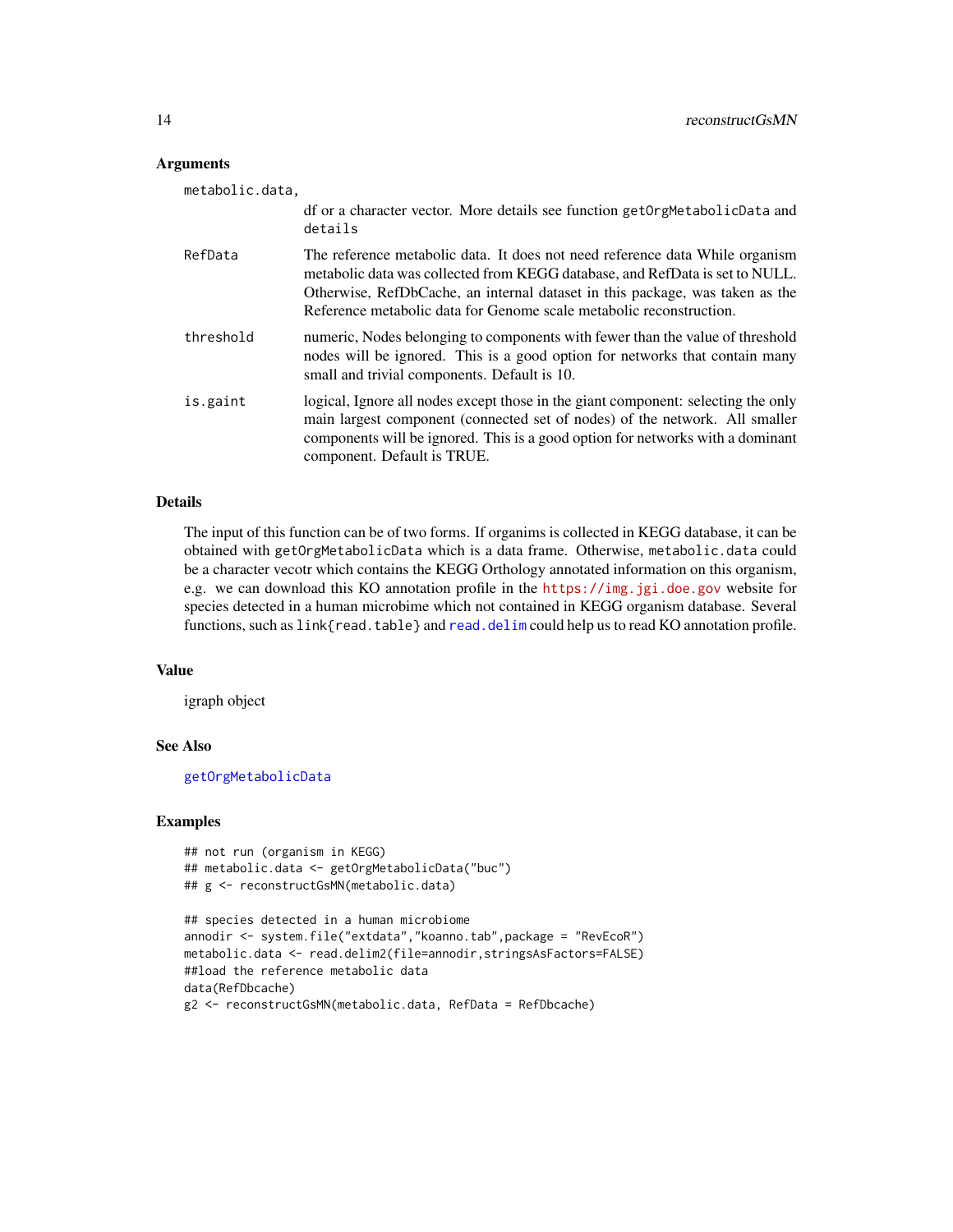<span id="page-14-0"></span>

| RefDbcache | Reference data for global metabolic construction The reference   |
|------------|------------------------------------------------------------------|
|            | metabolic pathway data contains KOs, substrates and products, as |
|            | well as a constructed reference global network, which used for   |
|            | metabolic network reconstruction                                 |

#### Description

Reference data for global metabolic construction

The reference metabolic pathway data contains KOs, substrates and products, as well as a constructed reference global network, which used for metabolic network reconstruction

#### Format

The format is: List of 7 KO, substrate, product, user, date, version, reference network

## Details

Information this dataset is involved:

- KO, all KEGG orthlogy enties in KEGG metabolic pathways.
- substrate, substrate of enzymatic reactions in all KEGG metabolic pathways.
- product, product of enzymatic reactions in all KEGG metabolic pathways.
- user who download this data.
- date, the date this data is downloaded.
- version, R version used to obtained it.
- network, the global network which is reconstructed based on all the metabolites.

#### References

<https://www.bioconductor.org/packages/release/bioc/html/mmnet.html>

RevEcoR *The RevEcoR package*

#### **Description**

This package implementation the applications of reverse ecology. Reverse ecology refers to the use of genomics to study ecology with no a priori assumptions about the organism(s) under consideration, linking the organism and their environment. Prediction the cooperation among species and hosts.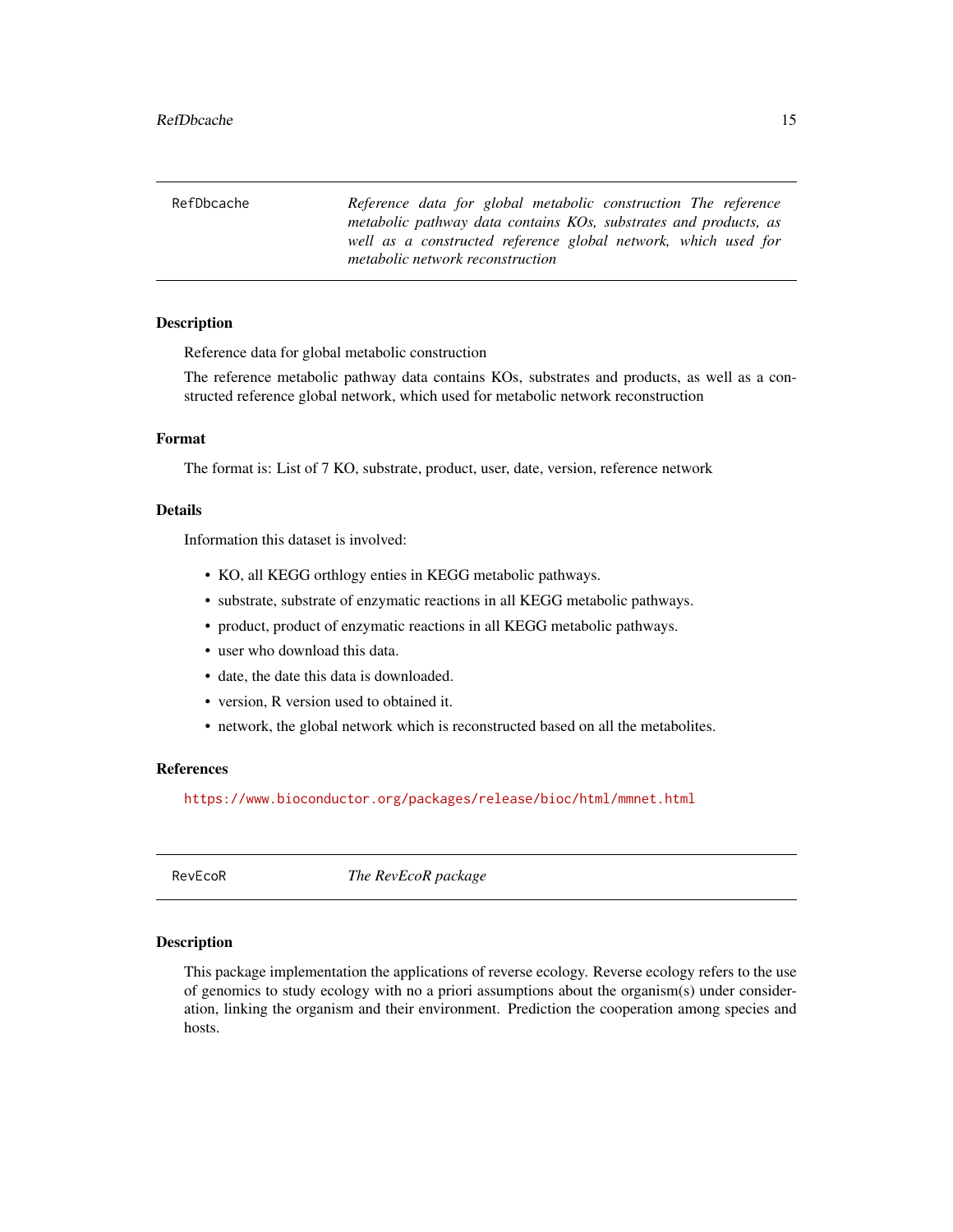<span id="page-15-1"></span><span id="page-15-0"></span>seedset-class seedset-class

#### Description

Object representing the seed sets of a given metabolic network

#### Slots

GsMN, a igraph network

seeds, a character list represents seeds of a given metabolic network which is composed of the KEGG compound index.

#### method

- getGsMN, signature(object = "seedset"): get the genome scale metabolic network whose seed set is caculated
- len, signature(object = "seedset"): return the number of source SCC
- seedSize, signature(object = "seedset"): returns the sizes of each source SCCs
- nonseed, signature(object = "seedset"): the non seeds of the GsMN
- show, signature(object = "seedset"): show the short summary of a seedset class
- confidencescore, signature(object = "seedset"): confidence score of the seed set

#### See Also

[getSeedSets](#page-6-1),[getGsMN](#page-5-2),[len](#page-11-1), [nonseed](#page-12-2),[seedSize](#page-16-1),[confidencescore](#page-4-1)

#### Examples

```
## Not run:
#' ## generate a metabolic network in igraph class and a seed set of this graph
annodir <- system.file("extdata","koanno.tab",package = "RevEcoR")
metabolic.data <- read.delim2(file=annodir,stringsAsFactors=FALSE)
g <- reconstructGsMN(metabolic.data)
seeds <- getSeedSets(g)@seeds
seed.set <- new("seedset",GsMN = g, seeds = seeds)
```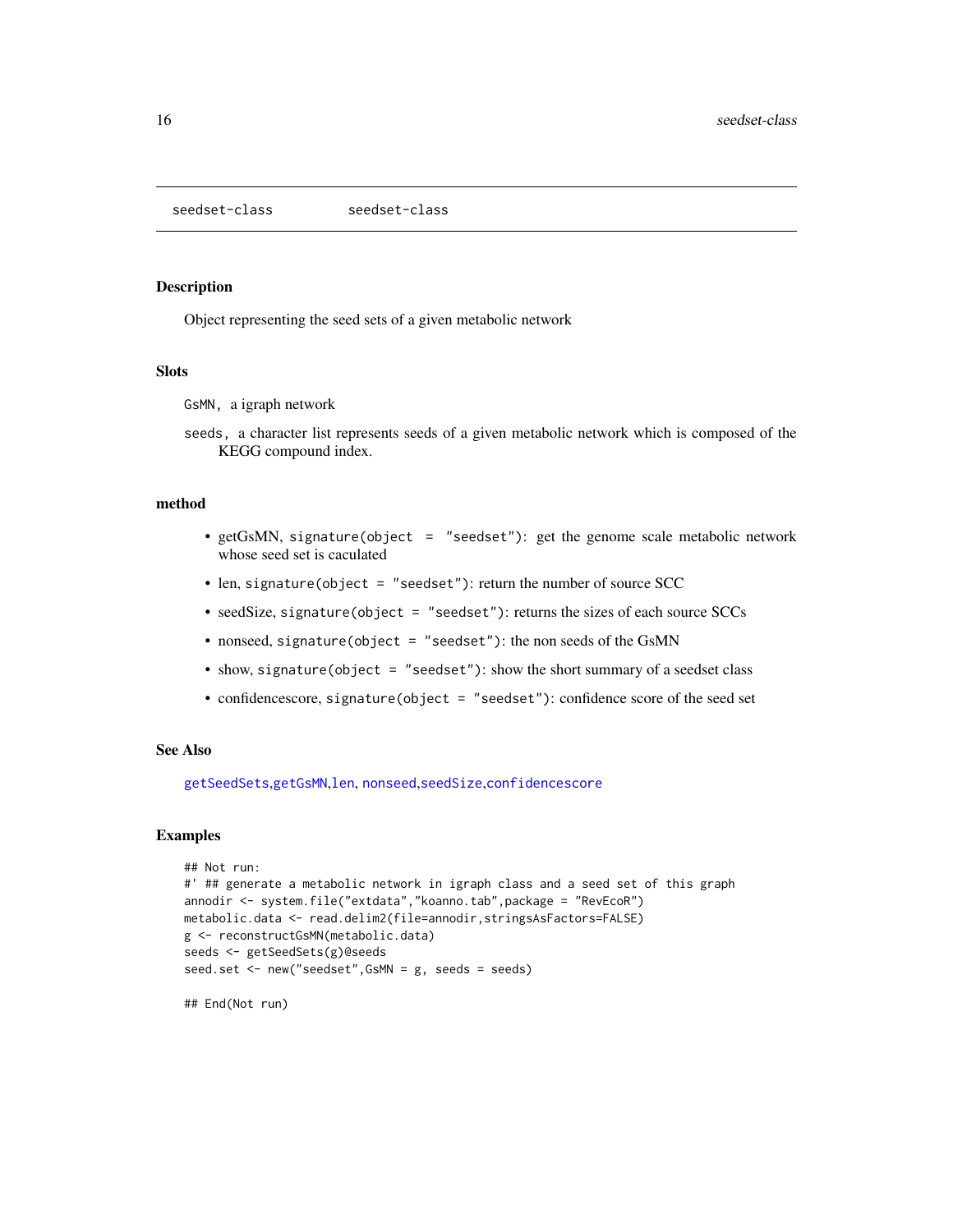<span id="page-16-0"></span>seedSize-methods *Size of the each seed source component*

## <span id="page-16-1"></span>Description

Caculate the size of each seed source component.

## Usage

```
seedSize(object)
```
## S4 method for signature 'seedset' seedSize(object)

## Arguments

object, seedset class

## Value

a vector represents size of each source seed componet of network

### See Also

[seedset-class](#page-15-1)

## Examples

## Not run: seedSize(seed.set)

## End(Not run)

show,seedset-method *The show generic function*

## Description

Show a short summary of seedset object

## Usage

```
## S4 method for signature 'seedset'
show(object)
```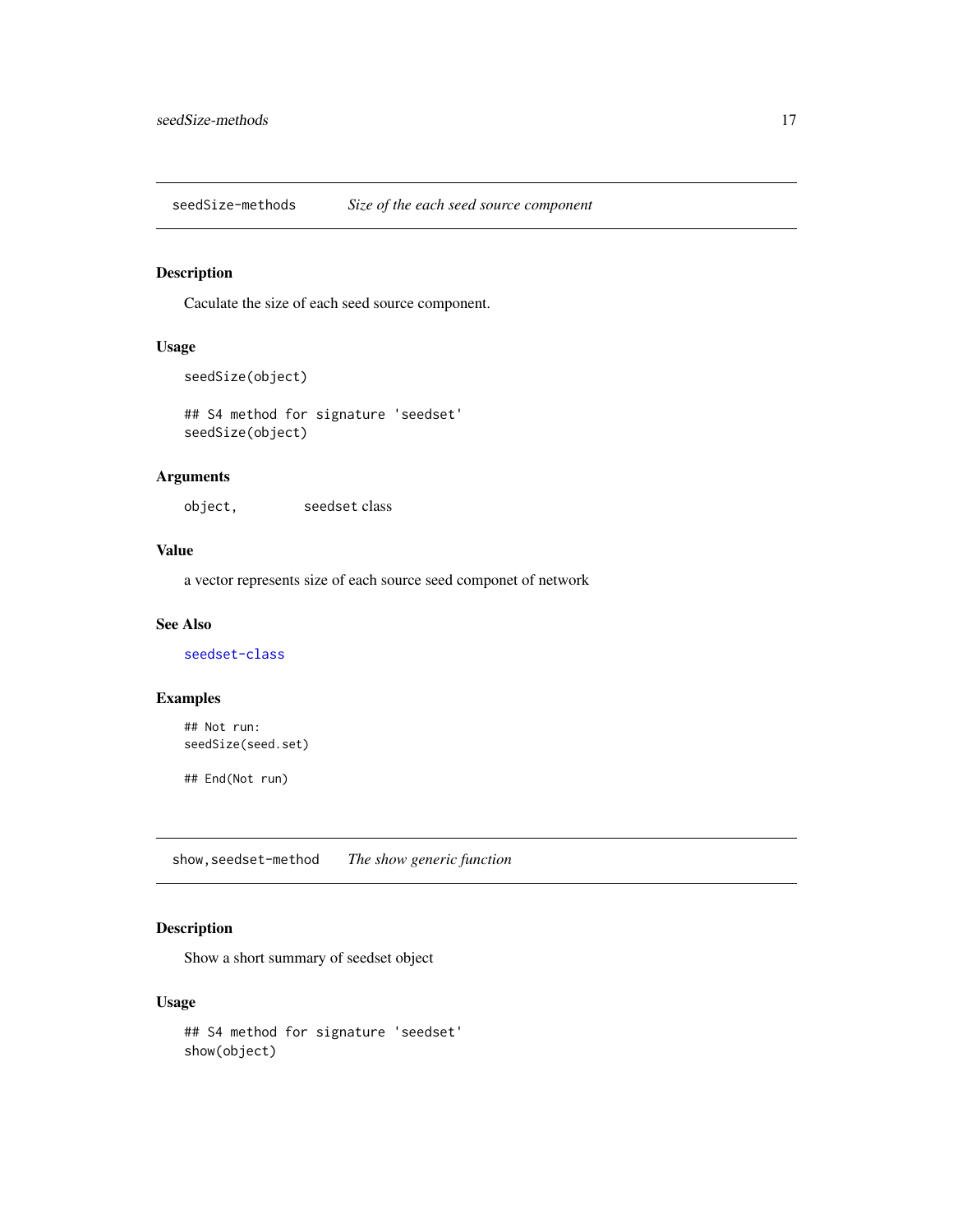## Arguments

object, seed-set class

## See Also

[seedset-class](#page-15-1)

## Examples

## Not run: show(seed.set)